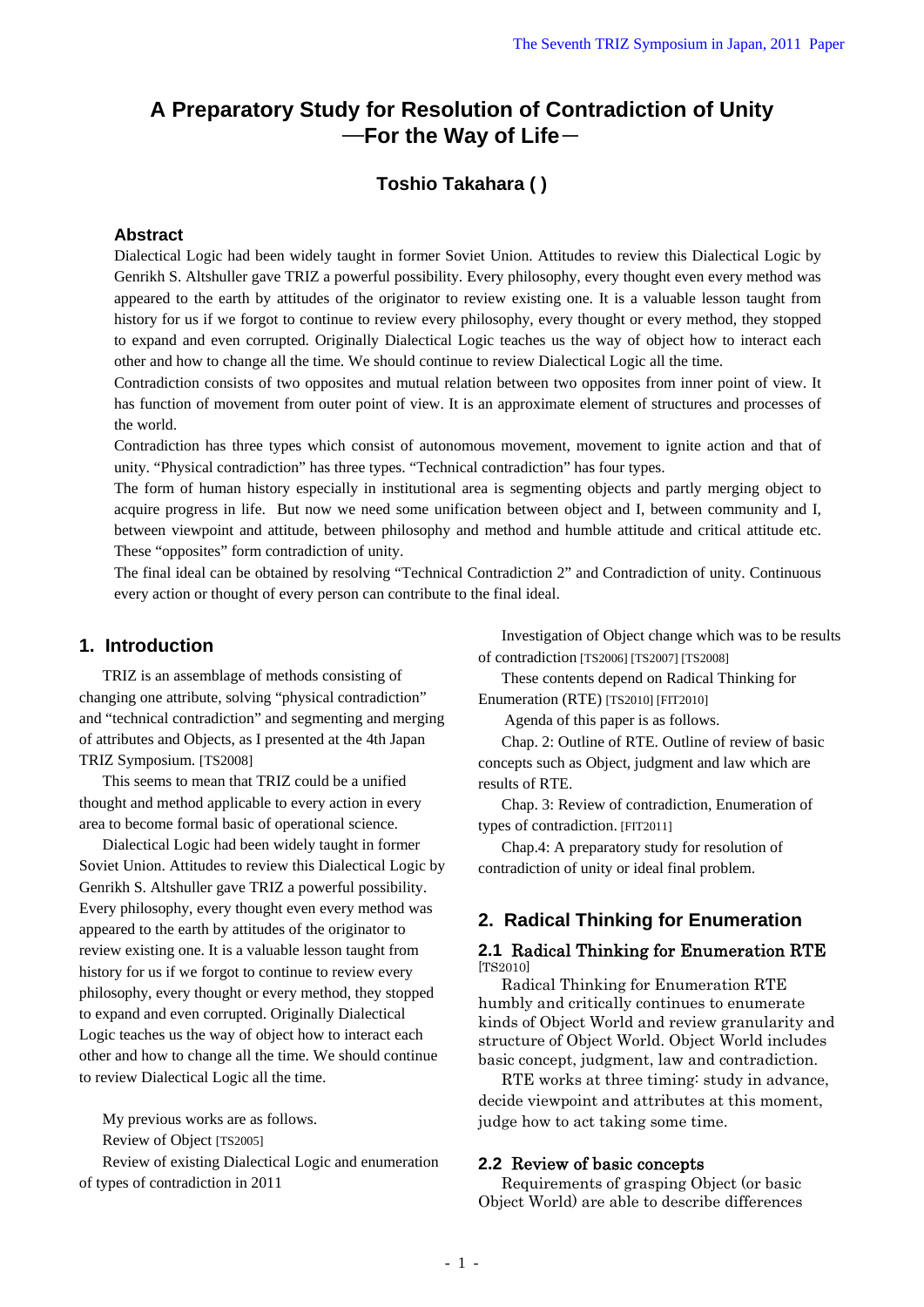between Object and other thing, to describe inner structure of Object and to enumerate kinds of Object which need different way to handle.

These three are indispensable to make us recognize, define Object and change Object.

Anything recognizable is called **Object**. I recognize three kinds of Objects as follows. [TS2006] [TS2007]

- 1. Matter: System Object
- 2. "Idea": System Object

21. Information of individual or common notion which is taken by physical entity

22. My idea

3.Movement or Action: Process Object

Movement is process from a viewpoint of time and action from a viewpoint of relation between itself and other thing to change itself and other thing.

Object is I, Other Person, Matter and Movement at different granularity.

Let us summarize some other basic concept of my previous paper. [TS2006] [TS2007] [TS2008]

Granularity is size, magnitude or scope in space and/ or time and degree of abstraction.

Density is density of inner structure.

Function is primarily meaning of Process Object, secondly meaning of attributes of Object.

Structure is granularity and inner structure.

Property or Attributes is content of Object with specific description. Property or attribute of Object should be grasped accurately and treated at adequate granularity.



**Fig. 1 Structure of Object [TS2008]** 

We have three granularities of attributes in Object.

 Attributes 1 is everything that concretely describe Object.

Attributes 1 includes attributes 2 in narrow sense and inner Structure.

 Attributes 2 in narrow sense includes attributes 3 in most narrow sense which is difficult to change and state which is easy to change. [TS2008]

Object has inner structure and attributes which produce function to the outside.

Structure is an assemblage of elements and their relations. Structure of something consists of the relation between the whole and itself and inner structure of something. The granularity of Object is a part of structure because it provides the relation between the whole. And density belongs to inner structure.

Technology is an assemblage of matter and its movements. Institution is an assemblage of common idea and its movements including religion and sense of value.

Examples of institution: Politics, Economy, Family, Company

Intentional change (Resolving Differences) is executed via technology and institution.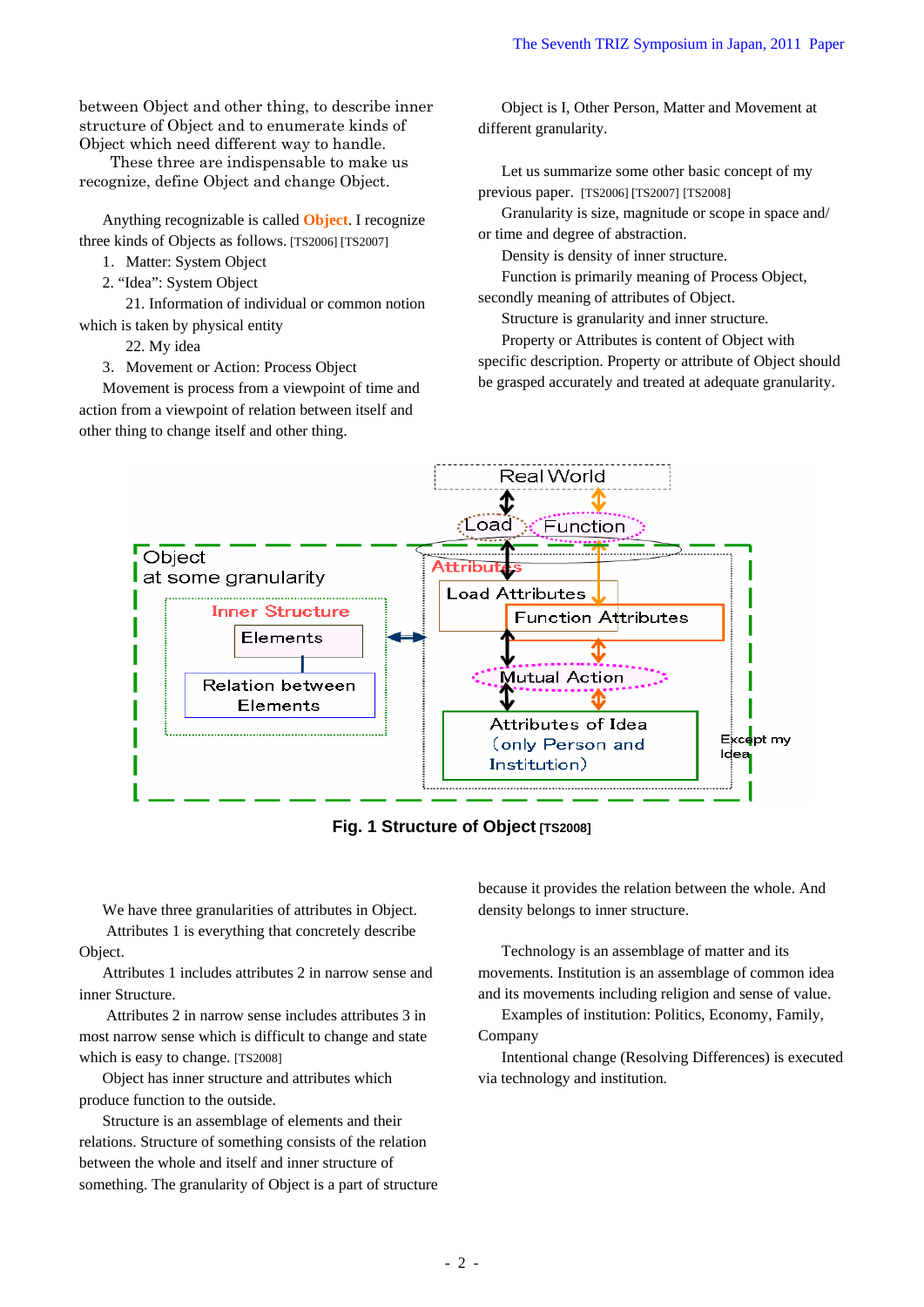

**Fig.2 Human Life via Technology and Institution**[TRIZJ2003Jun]

## **2.3 Review of judgment and law**

Contents and form of element of judgment and law are as follows.

#### **Element of Judgment**

 1. Contents: Existence of Object or attributes, movement of existence+ contents of law

2. Form: Subjective part  $+$  objective part

**Law** 

1. Contents:

11. One Object: Change of one attribute, relation(including movement) between attributes, change as results of movement

12. Objects; Relation (including movement) between Objects, change as results of movement

# 2. Form: Input + output

 **Review of judgment**

Change granularity of judgment or each part of judgment. And we get a new framework. Some examples are shown.

A. Change judgment maintaining subject, object and structure

Enumerate attributes of subject and object. And,

1. Change them.

2. Delete them (replace subject or object with coarser granularity),

3. Add attributes (replace subject or object with finer granularity. We have many examples of this),

4. Enumerate subjective part having the same objective part to make new subjective part. (Replace to new subjective part having coarser granularity)

B. Change structure of judgment

5. By doing 4, subjective part and objective part have same contents. We can get a new definition by exchanging subjective part and objective part.

 Example: We got a definition of existence from judgment "Existence mutually acts other existence" (I. Kant and K. Marx). And furthermore we got definition of Object consisting of existence and mutual action.

Example: From judgment "Commodity is an assemblage of attributes" (K. Marx), we got definition of existence or Object.

#### **Review of law**

Enumerate elements of input, output and conditions of law and change each of them and granularity of law extremely. We can obtain a new law.

 e.g.: Expansion of the law of the mutual transformation of quantitative and qualitative changes **0** 

First addition; change of element and inner structure can change quality of Object. By this addition we obtain enumeration of factors to cause quality change of Object. **1**

Second expansion; this law is expanded to mean that change of attributes, element itself, number of element and inner structure can change quality or quantity of Object. **2** [FIT2009] [TS2010]



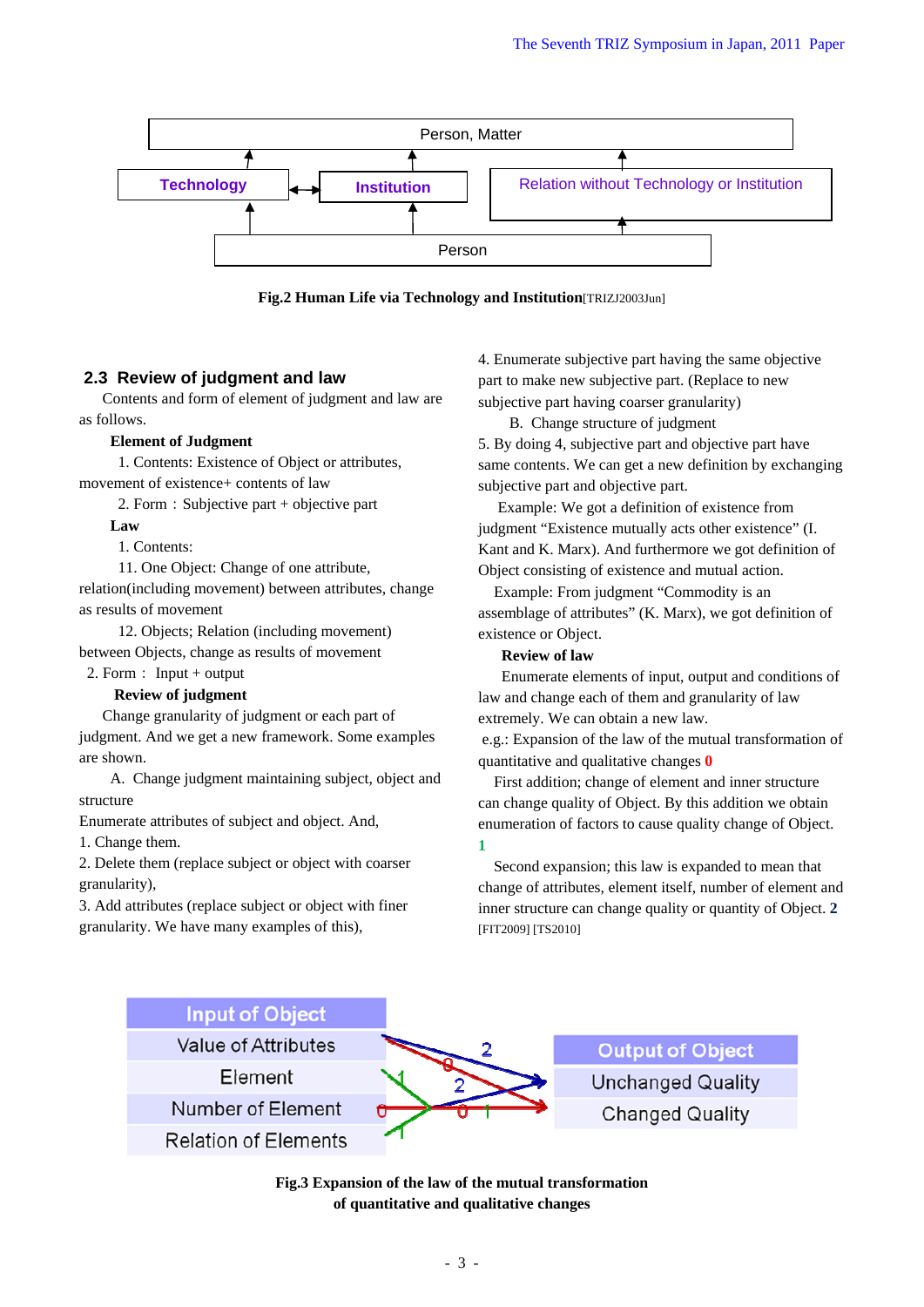## **3. Review of contradiction**

Contradiction is **mutual action to cause movement** from functional point of view**.**

Contradiction is **element of approximation of structure and change of the world.**

Contradiction consists of **opposites and mutual action** from viewpoint of inner structure**.**

How to grasp contradiction is studied from many points of view.

- 1. **How to classify kinds of inner structure. Enumeration of kinds of inner structure.** In this paper study is performed only from this point of view.
- 2. Mutual action is cooperative or hostile?
- 3. How to classify kinds of solution. Enumeration of kinds of solution.
- 4. How to classify kinds of area. Enumeration of kinds of area.
- 5. Enumeration of law of contradiction.

#### **Classification of contradiction**

We classify contradiction from two viewpoints.

First we classify kinds of contradiction from a viewpoint of contents of whole movement consisting of autonomous movement, human action and thought.

Secondly we classify kinds of contradiction from a viewpoint of form of Object.

1. Opposites can be any kind of Object consisting of matter, mind and movement. Mutual action can be in any area including physical world, attitudes or thinking world.

2. Enumerate granularity of contradiction.

3. Enumerate density of contradiction: Opposites are two values of one attributes, two attributes of one or two Objects [TS2008] [TS2010]

Then we have rough outline of contradiction as follows.

#### **1. Autonomous contradiction**

This is usual contradiction.

#### **2. Contradiction to start action or thinking**

 **"Physical Contradiction"**: Opposites are two values of one attribute. Intentional effort to recognize differences between these two values and resolve differences is mutual action to form contradiction. The solution starts real action or thinking. This is resolving differences. Differences are resolved contradiction is resolved. "Physical Contradiction" after TRIZ is not good term.

 **"Technical Contradiction":** Opposites are two attributes. Intentional effort to make these two attributes compatible or to make them equal is mutual action to form contradiction. The solution starts real action or thinking. "Technical Contradiction" after TRIZ is not good term.

 **Contradiction of unity**: This contradiction can be considered as a kind of "Technical Contradiction". Originally united thing is divided to two things. These two things are re-united by intentional effort.

We can show classification of inner structure of contradiction in detail.

## **A) Contradiction having two values of one attribute to resolve differences**

#### **10) "Physical Contradiction 1"**

Change itself in autonomous contradiction.

 Contradiction of real world at density of change itself.

## **20) "Physical Contradiction" having two values of one attribute**

#### **201) "Physical Contradiction 3" PC3**

Contradiction to start action having a value "a" at this time and a value "b" of simple purpose at different time.

Viewpoint of simple purpose:

1) Make new function : Make new system or add new function to existing system,

2) Solve issues :Solve problems in existing system,

3) Idealize:Improve functions in existing system or realize existing functions with less resources.

 The differences between these three [TS2006] are relative.

 This is solved by simple solution using Principle U, P, M, D, R. [TS2007][TS2009]

**a.** Transformation Principles U, P, M from outside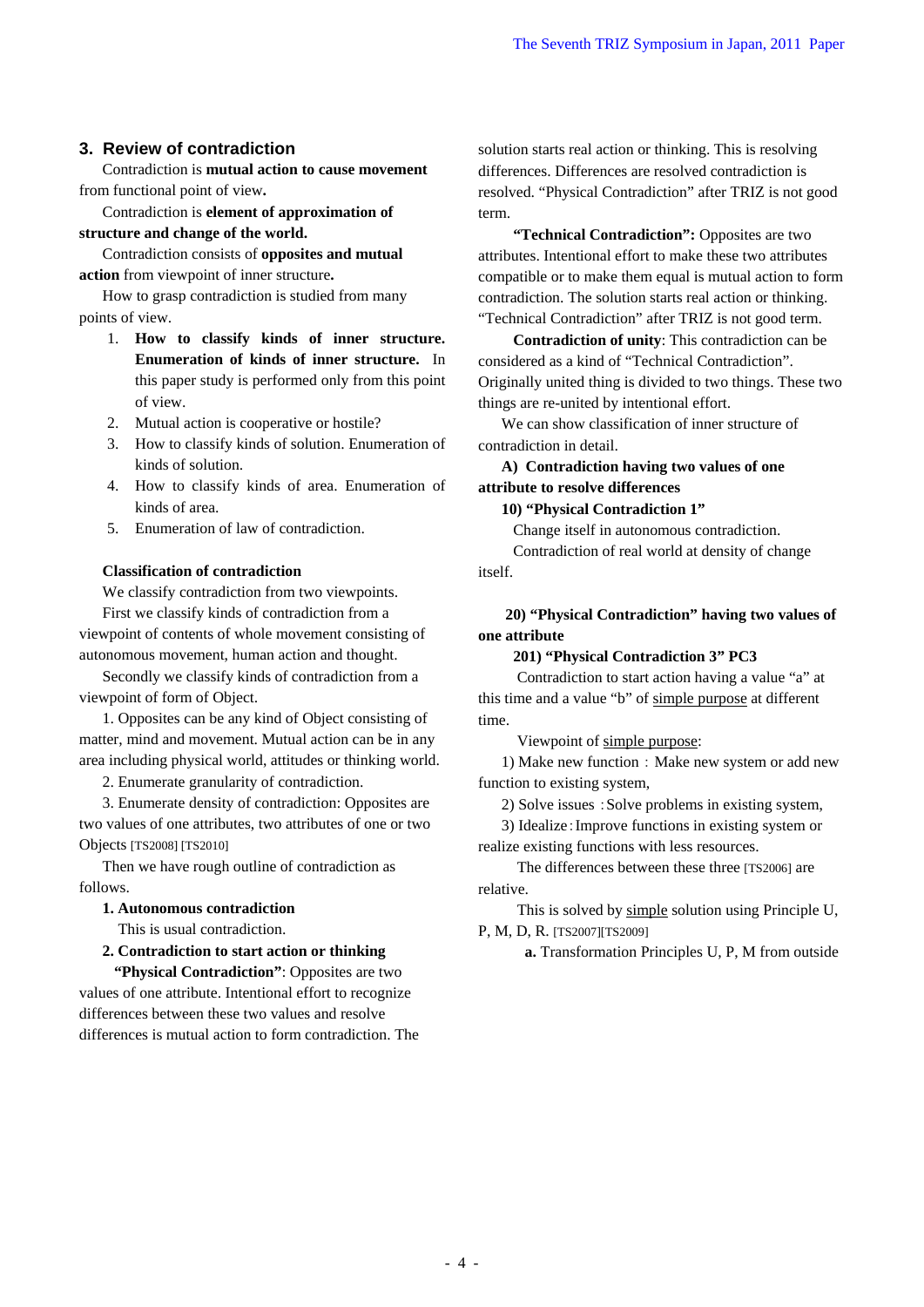



**b. Transformation Principles D** from inside Object Transformation Principle D: Change of inner structure consisting of elements and the relation between them can change plural attributes of Object, generate new Object and delete Object itself from inside.

The law of the mutual transformation of quantitative and qualitative changes or its expansion is available for Transformation Principles U, P, M, D. [FIT2009]

**c. Operation Principle R** of replacing, adding or deleting Object

Object Operation R : We can bring in, bring out or replace Object or its element of existing single Object or Object in "Object 1- Process Object- Object 2 model" freely regardless they are existing or not. But usually this Operation Principle R is only available for technology.

Note 1:Phenomenon and Essence, or Concreteness and Abstraction are usually dealt with contradiction. But these are not contradiction but only two mutually

dependent recognitions. Only when, for example, we seek essence from phenomenon as purpose, both opponents and mutual action can be dealt with elements of contradiction. In this case this is "Physical Contradiction 3".

Examples of two mutually dependent recognitions are as follows.

- Part and Whole Phenomenon and Essence Concreteness and Abstraction Granularity and Inner Structure Function and Granularity
- Definition from outside and inside

## **202) "Physical Contradiction 2", PC2 which is usual "Physical Contradiction" in TRIZ**

Contradiction to start action having a value "a" and a quite different value "b" at the same time.

Solution by Separation Principle in TRIZ can start action.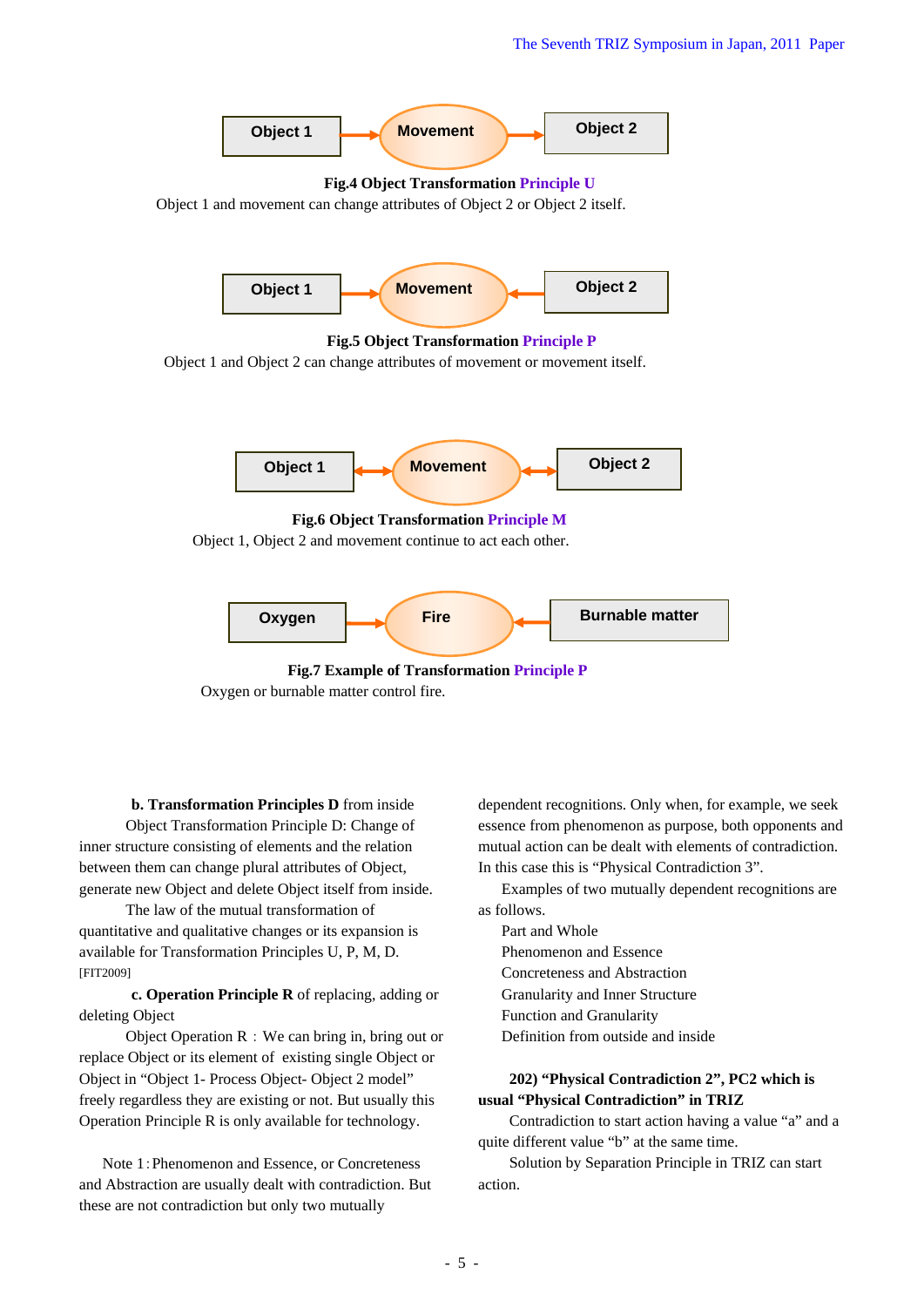#### **B) Contradiction having two attributes of one or two Object**

Intentional effort to make two attributes compatible or to make them equal is mutual action. Making two attributes equal is part of making them compatible.

**11) Structure of change in autonomous** 

#### **contradiction**

**111) Opposites are two attributes in one Object** 

 **112) Opposites are two attributes in two Objects 21) "Technical Contradiction" TC having two** 

**attributes** 

#### **211) "Technical Contradiction 1", TC1**

 This is usual "Technical Contradiction" in TRIZ. Resolve side-effects afterward to make two

## attributes compatible.

**212) "Technical Contradiction 2" TC2** 

Intentional effort to make two attributes compatible or to make them equal in advance is mutual action.

 **2121) TC21 of generating or maintaining system having compatible two attributes without some Object** 

 **2122) TC22 of Intentional effort to make two attributes compatible or to make them equal in advance** 

 **21221) TC221 of Intentional effort to make two attributes compatible in advance** 

 **21222) TC222 of Intentional effort to make** 

## **them equal in advance**

 Invention of "barter" [TS2010] is a resolved solution to have equal two attributes.

#### **22) Contradiction of unity**

Two Object formerly united is united by effort. Some examples are shown.

#### **221) Two attributes form contradiction of unity 2211) Basic contradiction of unity**

Opposites are individual and object or individual and community.

 **2212) Unity of separated two actions** 

#### **2213) Unity of action and thought**

 **22131) Unity of action and thought** 

 Recognition and action, Purpose and means, Emotion and logic

## **22132) Unity of two thoughts**

 Viewpoint and attitude, Analysis and synthesis, spread and advance, thinking and learning

## **22133) Unity of two attitude**

Humbleness and criticism, Liberty and love

**2214) Unity of two fixed thing and movement** 

System and operation, Manual and operation

**2215) Unity of history and logic** 

**What can we do by these reviewed contradictions?** 

1. We have come to grasp whole movement consisting of autonomous movement, human action and thought as contradiction in a unified way. We can specify contradiction by selecting granularity and density and setting viewpoint of purposes.

2. This is to decide my attitude at this moment.

3. Synthesis for recognition and change can be done using contradiction as elements. Method of Resolving Differences and Compatibility [TS2010 3.3] will be easily enhanced using enumerated contradiction. This is performed by combination of simple PC3 and other contradictions.

Note 2:Function and structure in evolutional history is not "Technical Contradiction". Because no intention is involved in this case. Function and structure in the case someone want to make two attributes of function and structure compatible is "Technical Contradiction". Because intention is involved in this case.

## **4. Contradiction of unity 4.1 History**

Originally there is unity. Technology and institution started at some stage of history. Technology deals with relation between individual and object. Institution deals with relation between individual and community. Development in each area was reached almost by separation.

We have problems of alienation in relation between individual and object, and hostility in relation between individual and community.

We need unification.

## **4.2 Formularization of the final ideal**

Let us consider the final ideal according to the attitudes of TRIZ.

#### 1. Sense of value

I and others have attitude to seek for ideal sense of value in common.

Value is a kind of attributes. Intentional effort should be made that attributes of sense of value is compatible or equal in the world.

## 2. Function for object and community

Everyone continue to do effort to realize the value for every object and community. Every object and community continues to enhance.

We need to change technology, institution and subject simultaneously.

We need continuous change to reach ideality.

#### 3. Function for subject

 The effort to realize value is performed by our whole ability better than before. The effort contributes to enhance us better than before.

In this viewpoint we also need continuous change to reach ideality.

4. Mind: